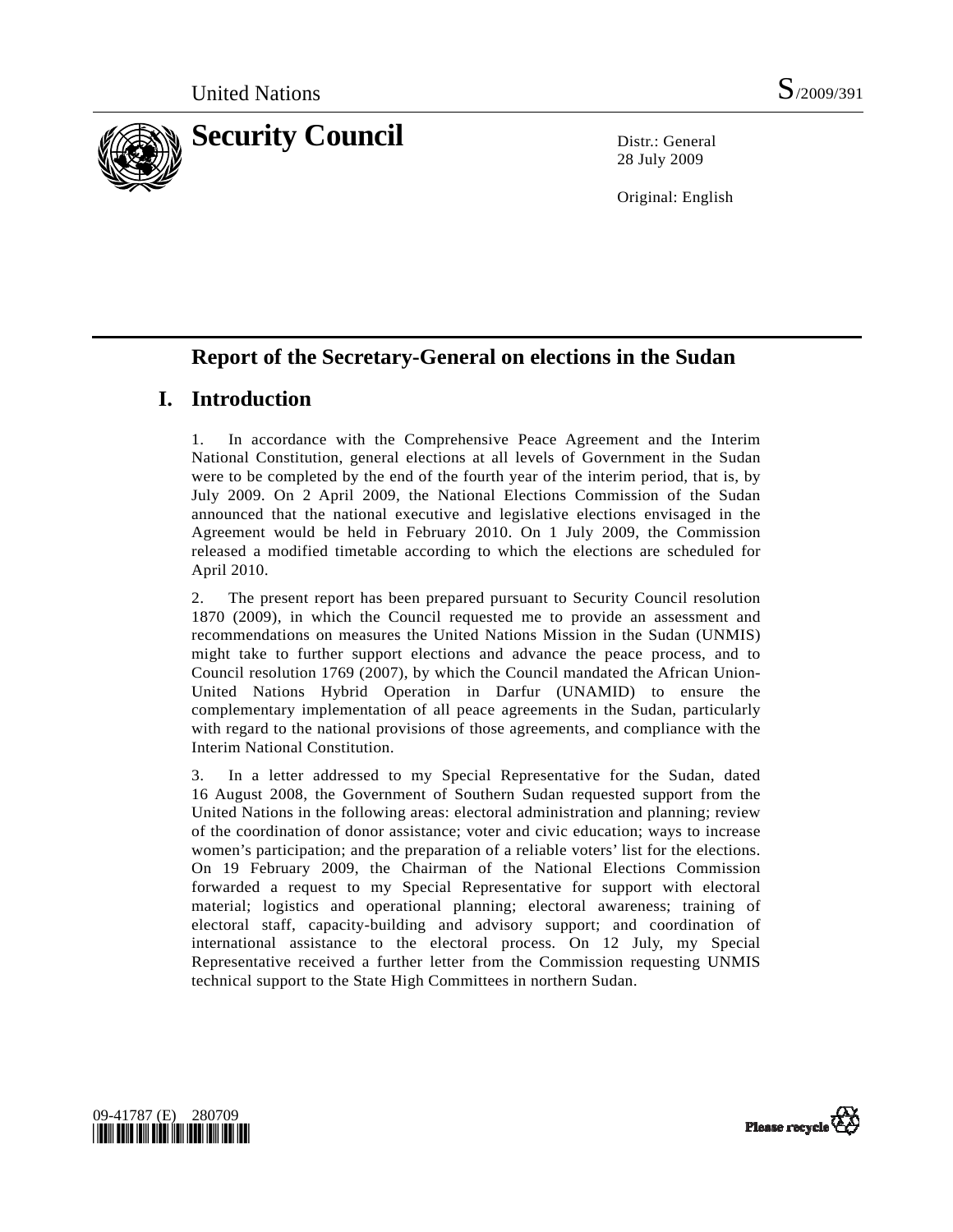## **II. United Nations needs assessment mission**

4. Against this background, and further to the explicit request of the Chairman of the National Elections Commission, the United Nations dispatched a multidisciplinary mission to the Sudan from 28 April to 8 May 2009 to assess (a) the conditions for the conduct of electoral activities; (b) the activities and plans of international donors in providing technical and financial assistance to avoid duplication and ensure a coordinated approach among international donors; and (c) the extent to which United Nations assistance might contribute to the credibility and legitimacy of the electoral process.

5. The mission consisted of representatives of the Departments of Peacekeeping Operations, Political Affairs (including the Electoral Assistance Division) and Safety and Security, as well as the United Nations Development Programme (UNDP). While in the Sudan, the Headquarters team worked closely with colleagues in UNMIS and UNAMID. In Khartoum, Juba and El Fasher, the mission met a variety of actors, including government officials, political parties, civil society representatives, donors, the diplomatic corps and the United Nations country team.

### **National Elections Act**

6. In accordance with the National Elections Act adopted by the National Assembly on 7 July 2008 and signed into law on 14 July 2008, an independent National Elections Commission was established on 25 November 2008, with its headquarters in Khartoum. The Commission is mandated to organize and conduct free and fair elections of the President of the Republic, the President of the Government of Southern Sudan, Governors and Legislative Assemblies at the national, Southern Sudan and State levels. The Commission is to, inter alia, establish the timeline of the electoral process; conduct the registration of voters; establish procedures for elections campaigns; determine geographic constituencies; ensure the correctness of voting procedures, and adopt its operating budget and that for the elections.

7. In accordance with the National Elections Act, on 18 June 2009 the National Elections Commission established the Southern Sudan High Committee and one high committee in each of the 25 States. The High Committees are responsible to the Commission for administering and supervising the elections at the Southern Sudan and State levels. While the particular role and responsibility of the Southern Sudan High Committee vis-à-vis the National Elections Commission and the State committees in Southern Sudan was not further clarified under the Act, the Commission has since delegated to the Southern Sudan High Committee primary responsibility for supervision of the election of the President of the Government of Southern Sudan and of the Southern Sudan Legislative Assembly, in coordination with it and the State high committees in the south.

8. The Elections Act provides for a mixed electoral system under which the President of the Republic and the President of the Government of Southern Sudan shall be elected by an absolute majority of 50 per cent of the valid votes plus one. If no candidate receives such a majority, a run-off election between the two candidates with the highest number of votes is to be held within 60 days of the polling day. Governors are to be elected by the highest number of votes. A mixed system will be used for the election of members of national, Southern Sudan and State assemblies,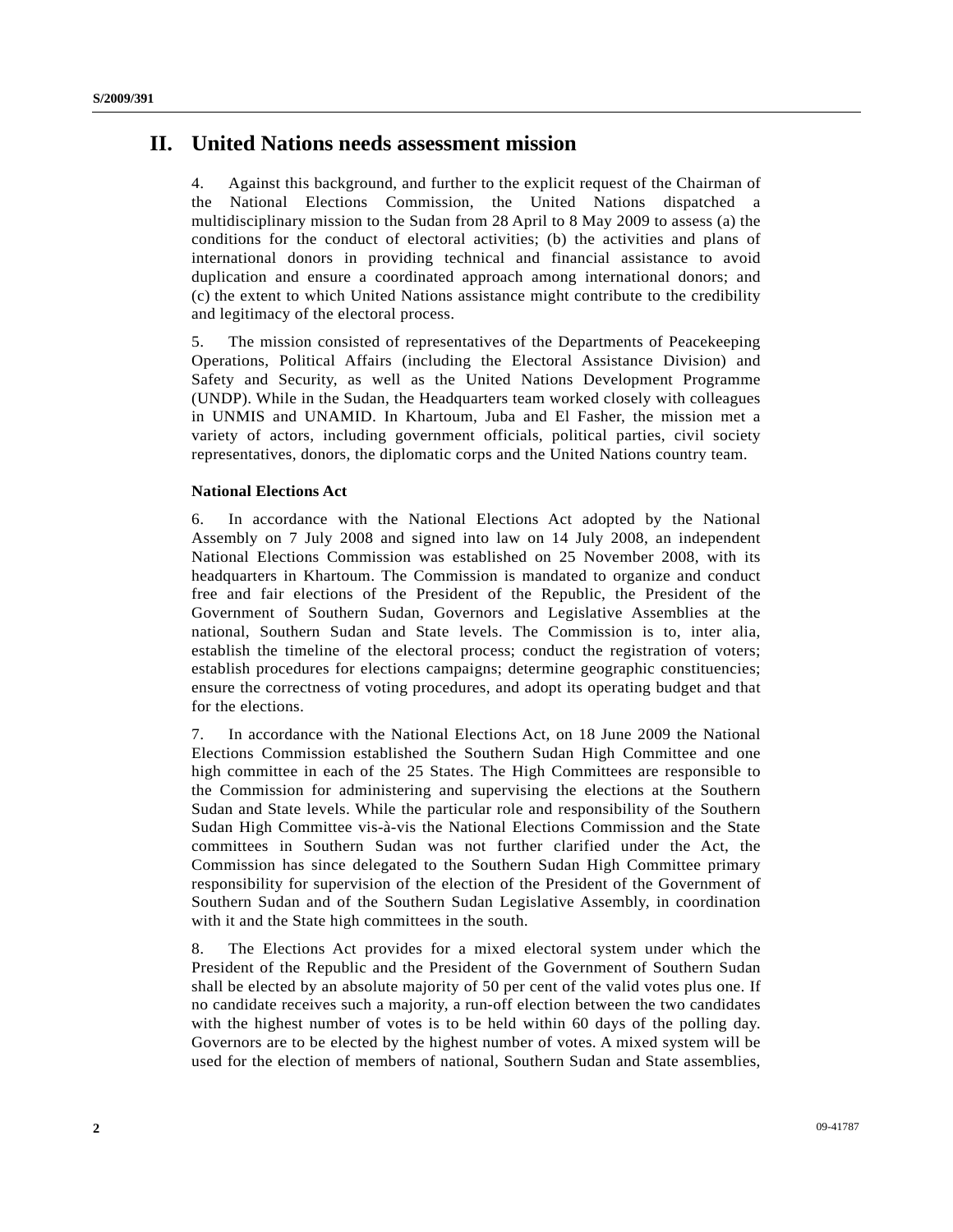wherein 60 per cent of the seats are for single-member constituencies; 25 per cent of the seats will be reserved for women chosen from State-level party lists (proportional representation); and the remaining 15 per cent of the seats are to be filled from general party lists (proportional representation). Voters in the north will therefore cast eight ballots, while voters in the south will cast 12 ballots.

#### **Political Parties Act**

9. Under the Political Parties Act, adopted by the National Assembly in January 2007 and signed into law by the President of the Republic on 6 February 2007, an independent Political Parties Affairs Council was established on 25 November 2008. The Council is responsible for the registration of political parties throughout the Sudan; receiving and investigating complaints in this regard; and requesting political parties to abide by their obligations as provided under the Act. These obligations include the requirement to have a statute and rules describing their manifesto, an emblem/logo distinguishing them from other parties, a transparent and public source of funding, and agreement to abide by democratic and consultative principles. Parties are further required to adhere to the Constitution and the rules and regulations of the Council, and their manifesto may not conflict with the Comprehensive Peace Agreement or the Interim National Constitution.

10. Under the Act, 32 previously registered parties were considered to be registered with the new Council and unregistered political parties were given a 90-day deadline in which to register with the Council. From 5 February to 5 May 2009, the Council registered 36 of those unregistered parties, which received certificates of registration in a ceremony on 1 June. Registration of new political parties is ongoing. To date, three additional new parties have been registered, bringing the total number of registered parties to 71. Applications for another seven are under consideration.

11. The Political Parties Affairs Council is preparing, with the support of UNMIS, public information material on its activities, the Political Parties Act, and the registration process. The Council has requested further support from UNMIS in conflict management training and development of a code of ethics for political parties. The Council has announced its intention to establish a democracy centre, which would help to build the capacity of political parties, conduct research and training, and house a library of relevant material.

#### **Status of the operations of the National Elections Commission**

12. On 18 June, members of the High Committees of the National Elections Commission were sworn in and have since commenced their work. As at 1 July, 22 experts and 40 administrative and technical support staff at the Commission in Khartoum were in place. An additional seven experts are being identified, including a gender adviser, training expert and High Committee focal points. At the State level, 24 of 25 returning officers are in place and, at the Southern Sudan level, the returning officer is in place.

13. In May, the National Elections Commission created two committees — one policy and one technical — to help to coordinate international assistance and address issues of mutual concern. The Policy Committee is co-chaired by the Commission and my Special Representative for the Sudan, and focuses on electoral issues of a political nature, while the Technical Committee, co-chaired by the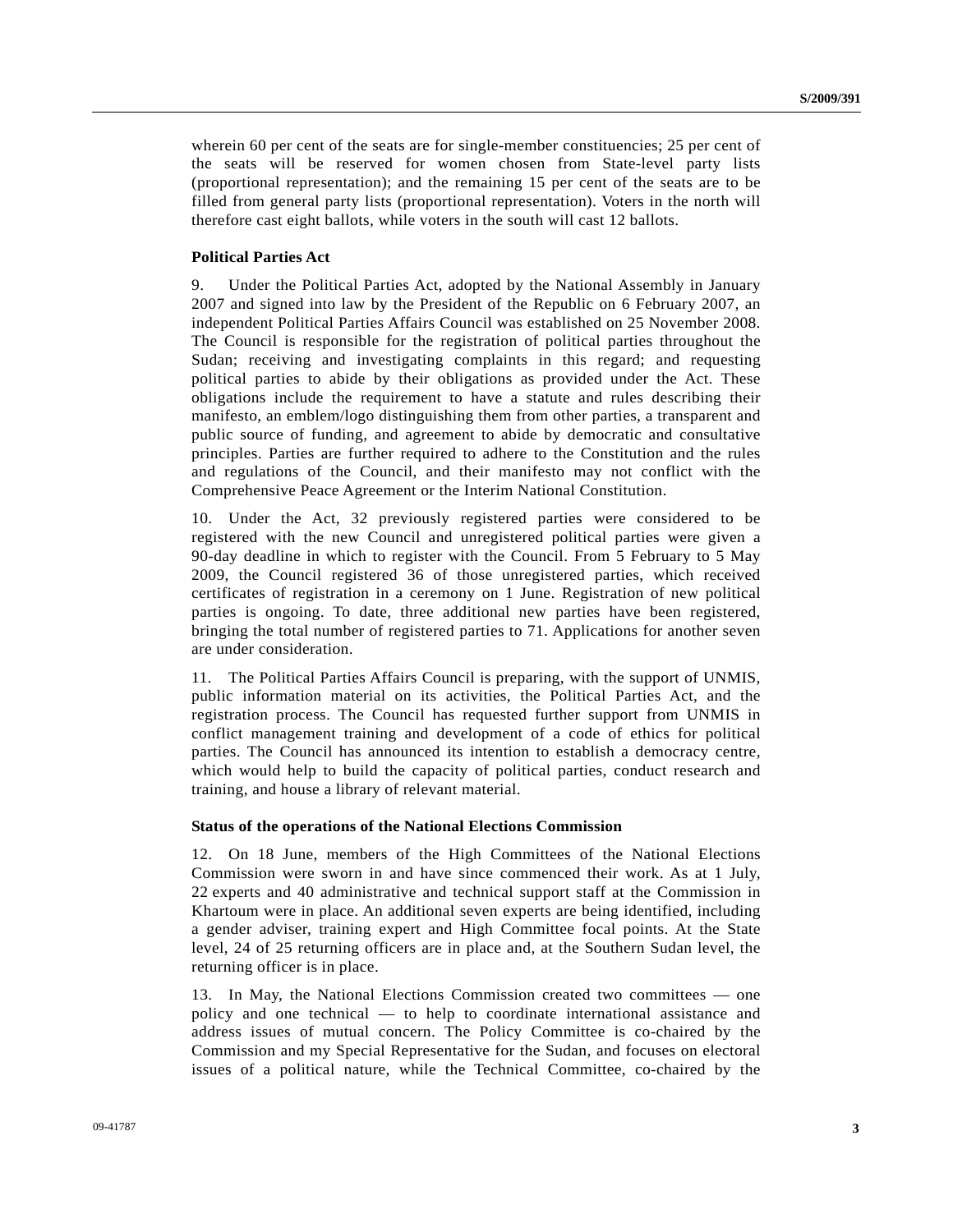Commission and the UNMIS Chief Electoral Affairs Officer, addresses technical electoral issues. To date, the Policy Committee has met three times and the Technical Committee twice. In order to ensure the best possible assistance from the United Nations to the Commission, my Special Representative suggested to the Commission Chairman on 2 June that the UNMIS Chief Electoral Affairs Officer and the UNDP Senior Electoral Adviser attend the plenary meetings of the Commission. The Commission Chairman informed UNMIS on 3 June that the Commission did not see the need for their attendance at this stage.

14. To date the National Elections Commission has conducted an induction programme for members of its High Committees and returning officers, begun the process of constituency delimitation and reviewed drafts of voter registration forms with UNMIS electoral experts. UNMIS is providing technical assistance to the Commission, the Southern Sudan High Committee and 10 State committees in the south and, in accordance with the request received on 12 July, is preparing to support the 15 northern State committees.

15. Nevertheless, the Commission has not yet completed the operational plan for the conduct and organization of the elections, on the basis of which its original electoral budget of US\$ 1.1 billion is to be reviewed. UNMIS, UNDP and donors have offered technical support to the Commission in preparing the budget. Moreover, the Southern Sudan High Committee and State committees are not yet fully operational and lack sufficient financing, logistics and staff.

#### **Elections timetable**

16. On 1 July the National Elections Commission released a modified timetable for elections, which foresees the start of polling on 5 April 2010 and the announcement of results on 12 April 2010. The previous timetable, announced by the Commission on 2 April 2009, foresaw polling taking place from 6 to 21 February 2010, and the announcement of the final results on 27 February. The revised timeline allows more of the electoral preparations to take place during the dry season, but some of the operational activities for voter registration will still need to be carried out during the rainy season in the south.

17. According to the modified timetable, the delimitation of geographical constituencies would commence on 10 June and the final draft of constituency boundaries would be prepared by 12 September 2009. The modified timetable further calls for registration of voters to commence on 1 November 2009 and the final list of registered voters to be published on 5 January 2010. The nomination of candidates is to commence on 6 January and the final list published by 2 February. The electoral campaign is to be conducted from 4 February to 4 April 2010. No provision is made in the timetable for the date of a possible run-off in elections for President of the Republic and President of the Government of Southern Sudan.

#### **Census results and the allocation of National Assembly seats**

18. On 21 May, the Director-General of the Central Bureau of Statistics announced the census results for northern Sudan. The results for Southern Sudan were announced on 6 June by the Chairman of the Southern Sudan Commission for Census, Statistics and Evaluation. The results showed that the 10 States of Southern Sudan have just over 21 per cent of the total population of the Sudan of 39 million.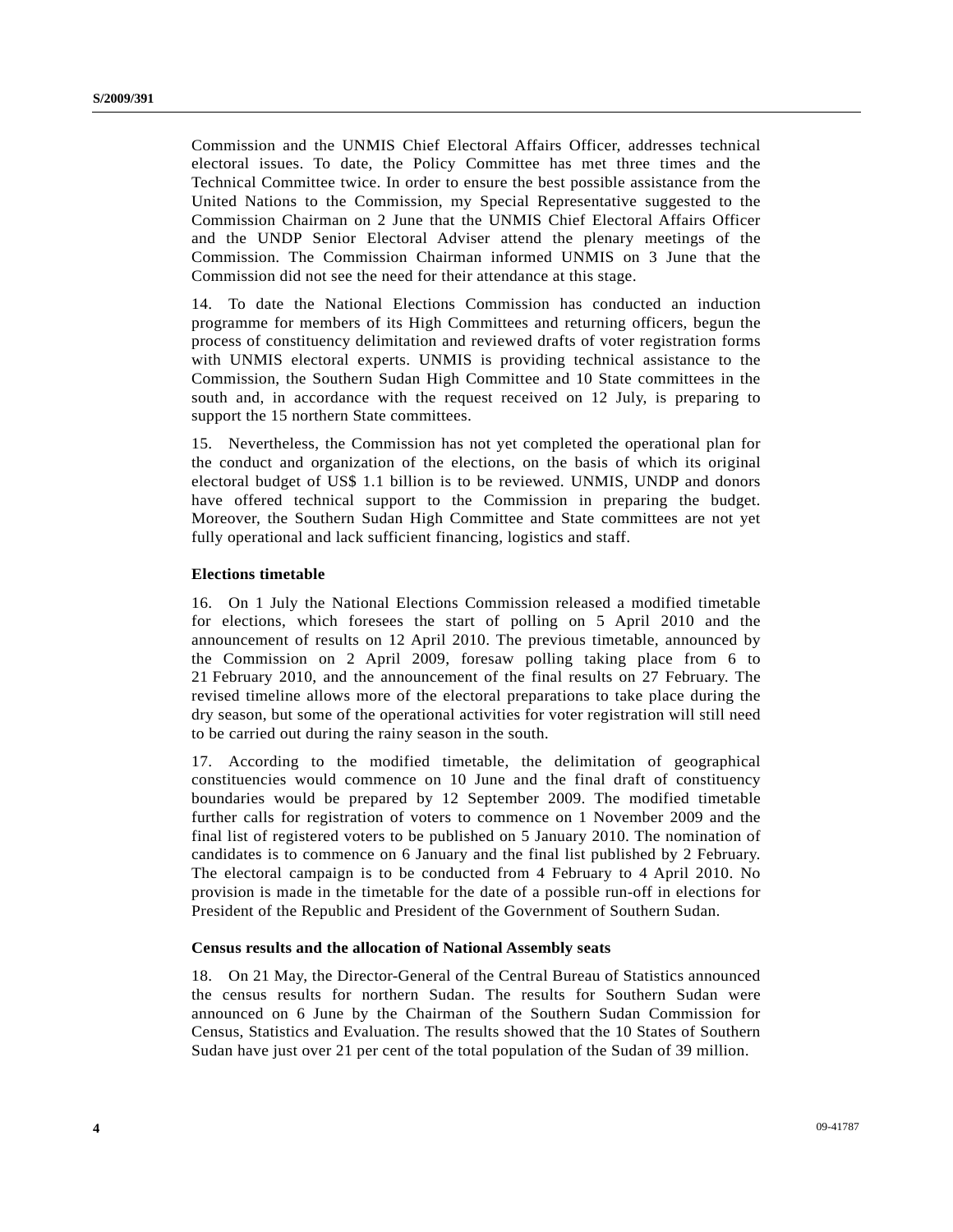19. According to the Chairman of the National Elections Commission, on 6 May the President of the Republic presented the census results to him and the Deputy Chairman of the Commission in the presence of the First Vice-President, Salva Kiir, and the Vice-President, Ali Osman Taha. On 14 June, in a speech to the Southern Sudan Legislative Assembly, the First Vice-President rejected the results of the census. On 17 June, the Southern Sudan Legislative Assembly rejected the determination of Southern Sudan seats in the National Assembly.

20. The census results were also rejected by the major Darfur movements and a number of political parties, as some communities were not covered and some camps of internally displaced persons boycotted the exercise.

21. In accordance with the Comprehensive Peace Agreement and the Interim National Constitution, assembly seats are to be allocated on the basis of the census results. On 15 June, the National Elections Commission announced the allocation of assembly seats; Southern Sudan received 22 per cent and northern Sudan 78 per cent. In accordance with the Comprehensive Peace Agreement, and based on the 1986 census, in the period leading up to elections, 34 per cent of the seats were allocated to Southern Sudan and 66 per cent to northern Sudan.

#### **Constituency delimitation**

22. The National Elections Commission has indicated that it began the process of delimitating constituency boundaries on 10 June and reviewed the preliminary report on draft constituency boundaries for 18 States in mid-July. The process is moving more slowly in the Southern States. The task of drawing up more than 740 State geographical constituencies is a difficult challenge for the State High Committees, many of which lack office space, communications and transportation. The Commission has recently requested international assistance to support constituency delimitation.

23. The successful delimitation of constituencies requires agreement on the use of the census results and the delimitation of the North-South border. In the absence of the latter, the National Elections Commission has indicated that it will base preliminary constituency delimitation on the border of 1 January 1956 and that, once the border is delimited, constituency delimitation will be adjusted as necessary.

#### **Voter registration**

24. Before voter registration can commence on 1 November, the National Elections Commission will need to take a decision on registration procedures, including a determination of the means and methods of registration. It will also need to undertake a number of operational preparations, including procurement and distribution of registration materials, voter education, hiring and training of registration teams, and establishment of registration sites. Electoral experts have indicated that to meet the date of 1 November, transportation of material would need to begin on 1 October and procurement of material on 1 July. They have stressed that unless the Commission develops a viable registration plan and resource requirements by 15 July, it would be unlikely that the UNDP basket fund could be used to support the process.

25. While UNMIS has offered technical expertise to the National Elections Commission to develop an operational plan for registration, to date the Commission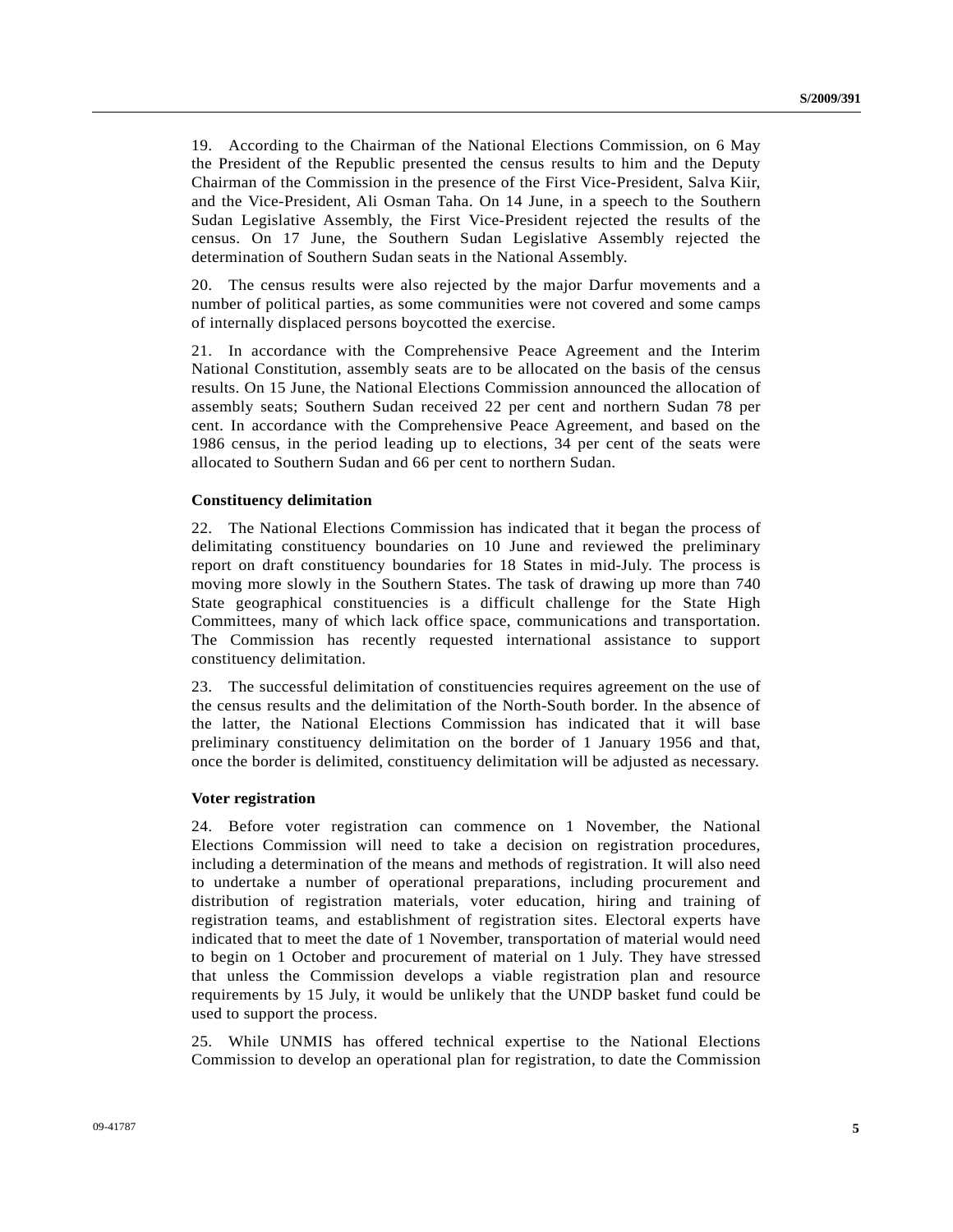has not indicated a timeline for the development of the plan. Should the plan and funds be put in place, conducting this exercise in the two months allocated under the electoral timetable will be a significant challenge unless the necessary resources are provided to State-level High Committees, constituencies are delimited adequately and procurement and voter education start in earnest. Even if these steps are taken expeditiously, completion of the exercise in the two-month period will be difficult if the Commission opts for a computerized voter register system, for which procurement, installation and training requirements will be time-consuming.

26. To be eligible to vote, a potential voter must, inter alia, have a personal identification document or a certificate authenticated by the People's Committee at the locality or the native or traditional administrative authority. UNMIS has raised with the National Elections Commission its concern that some elements of the population may not be able to meet the requirements for identification documentation because of practical difficulties in obtaining such documentation. This would be of particular concern for internally displaced persons and in rural areas. To date, no policy has been developed to address this issue.

27. While the National Elections Act provides for Sudanese citizens residing abroad to vote, it does not address the voting rights of refugees who are not in possession of a passport and residency visa.

28. Another complication of the registration process is related to the registration of internally displaced persons. The electoral law requires registrants to have resided in the location they are registering in for at least three months prior to the close of registration. This will complicate voter registration, particularly in regard to the ability of internally displaced persons to register and vote in their home constituencies, as opposed to the constituency in which they are temporarily residing.

#### **Polling preparations**

29. The National Elections Commission has indicated its intention to hold the elections for all levels simultaneously. In view of the number of ballots to be cast, namely, eight ballots per voter in northern Sudan and 12 ballots for those in Southern Sudan, UNMIS estimates that the number of voters who can be accommodated per polling station will be 200 — half the standard number of 400 requiring as many as 100,000 polling stations and implying the need to recruit and train more than half a million polling staff. While this may be achievable in the north, it will be extremely complex in Southern Sudan and in Darfur because of security and logistic constraints. The Commission has acknowledged that there may be problems in some areas and has indicated that it will address these problems as they arise.

#### **Voter education**

30. Creating broad understanding among the population of the six elections being held simultaneously will be challenging, particularly in Southern Sudan. According to the UNESCO Institute for Statistics, as of 2000, the nationwide literacy rate was 71 per cent for men and 52 per cent for women. In the south, however, the literacy rate is believed to be under 15 per cent. Moreover, voter education for registration needs to take place during the rainy season, when, in the south, about 50 per cent of households are inaccessible. In this light, and in view of the fact that the last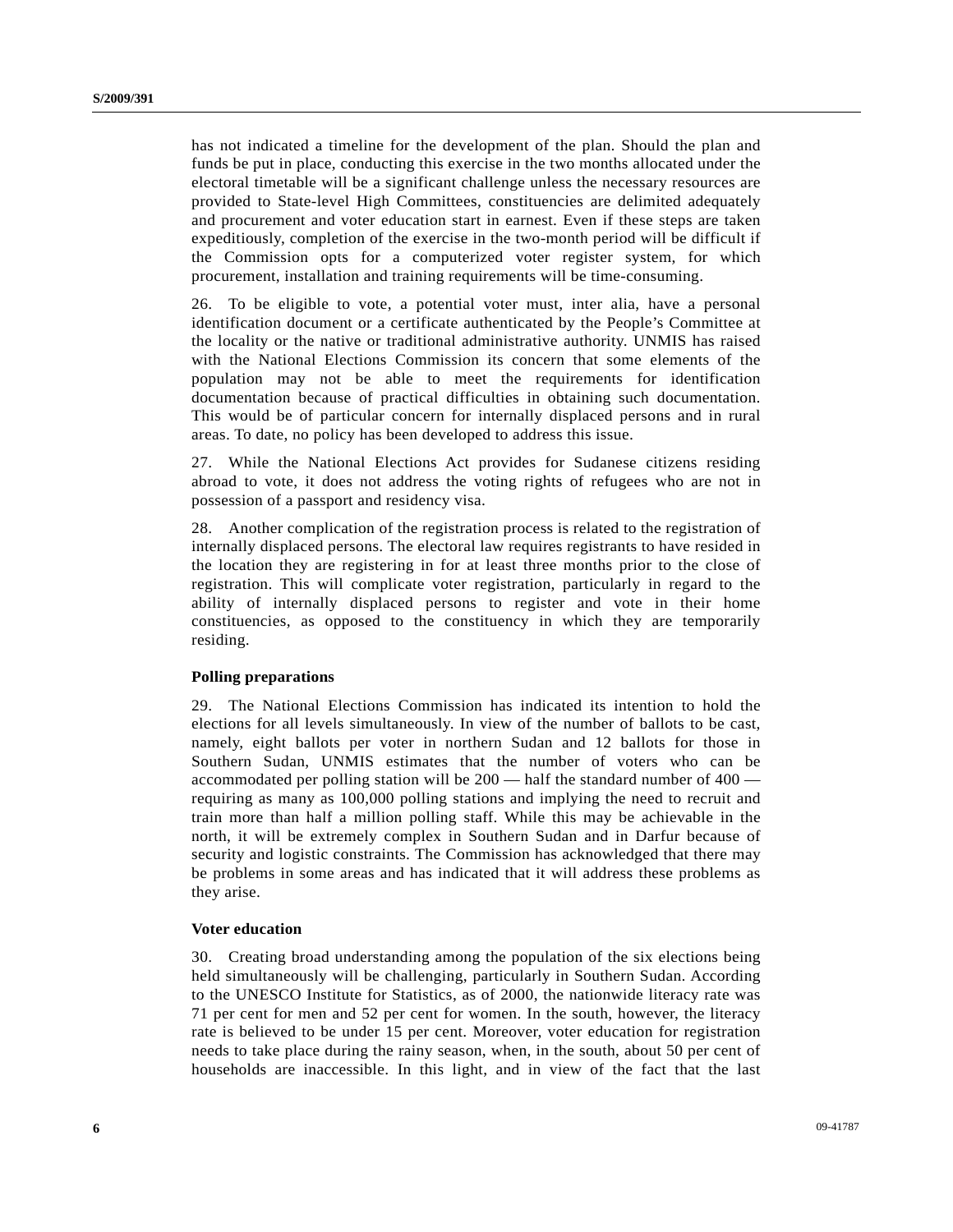multiparty elections were held in 1986, significant voter education programmes will be required for the 2010 elections to assist voters in understanding the process and choices before them. The National Elections Commission has several advisers assigned to work on civic and voter education strategies. A task force on this subject was formed in February consisting of the Commission, civil society organizations, and international organizations, including UNMIS. The task force has met twice thus far. UNMIS civic and voter education advisers are now working with Commission advisers on the development of a work plan.

#### **Enabling legislative framework**

31. Political parties and civil society organizations have raised concern that there remains a requirement to amend certain laws to ensure the political rights and freedoms necessary for a free and fair electoral process, particularly in regard to the freedom of assembly, speech and the press. These laws include the Criminal Procedures Act, a Press and Publications Act, and the National Security Forces Act. While the Government has taken action to amend most of these laws, concern has been raised that remaining ambiguities in the texts could nevertheless be used to restrict a free and fair electoral environment. In order to ensure respect for basic freedoms and political rights, the Government would, therefore, need to take the necessary action to ensure that these laws concur with the provisions of the Comprehensive Peace Agreement and the Interim National Constitution and that they are implemented accordingly.

32. The Criminal Procedures Act of 1991 provided State Governors and District Commissioners with discretionary powers to regulate and ban public gatherings and rallies to prevent a breach of the peace. On 20 May 2009, the National Assembly amended the law to require Governors and Commissioners to coordinate with the prosecutor and magistrate of the competent jurisdiction in the exercise of this power. While this amendment is meant to provide the checks and balances necessary in the exercise of such powers, concern has been raised that there is no provision in the law that requires review or approval by the prosecutor or magistrate before the ban is enforced.

33. A new Press and Publications Act was adopted by the National Assembly on 8 June 2009 and is awaiting signature by the President. The Act includes provisions that restrict the media's ability to report if deemed necessary to protect national security and public order or if such reporting is seen to be provocative or exaggerating when presenting news of a crime or civil violations. Concern has been raised that further definition should be given to these terms in order to ensure that they are not misused in censoring the press.

34. Since 2006, the parties have been preparing a new National Security Forces Act in accordance with the Comprehensive Peace Agreement. The main contentious issue remains the scope of the authority of the National Intelligence and Security Service. Concern has been raised that this Act be adopted before the holding of elections, as stipulated in the Comprehensive Peace Agreement timeline.

#### **Elections monitoring and observation**

35. In accordance with the National Elections Act, the Chairman of the National Elections Commission has invited local, regional and international observers to observe the entire electoral process and has indicated that the Commission will,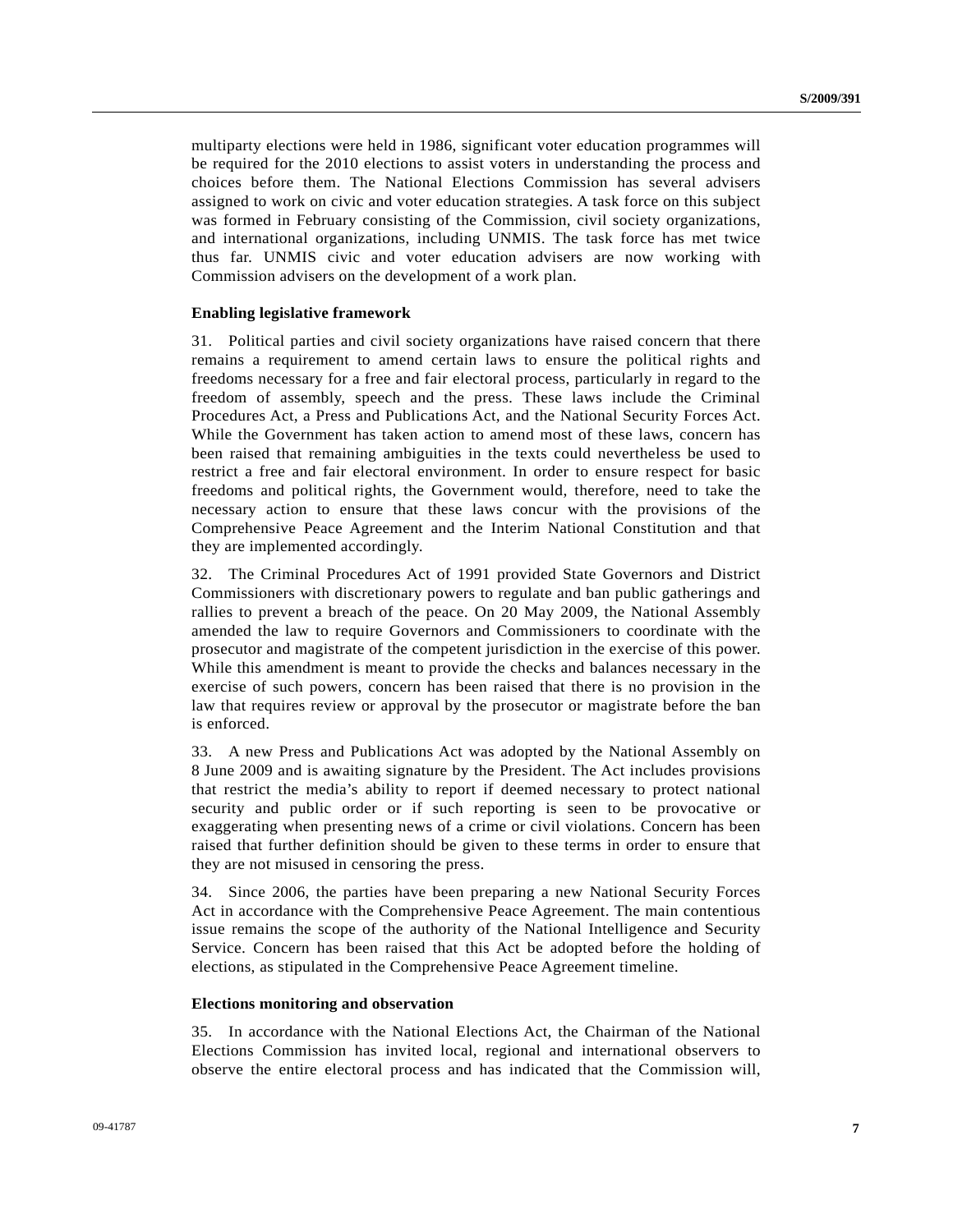within its realm of authority, guarantee their freedom of movement and personal security. As one of its first acts, the Commission invited the Carter Center to observe the electoral process. The coordination of electoral observers to facilitate widespread coverage of the country will be required. It should be noted, however, that logistic and security challenges may limit the presence of observers in some areas.

#### **Views expressed by national stakeholders**

36. The parties to the Comprehensive Peace Agreement have publicly reiterated their commitment to the holding of elections as stipulated under the Agreement. Members of SPLM have nevertheless expressed concern over the legislative framework, the results of the 2008 census and their impact on its representation in the National Assembly, and the impact of the unresolved North-South border delimitation on constituency delimitation.

37. Representatives of opposition political parties and civil society based in Khartoum and Juba have also expressed their commitment to the elections and the calendar issued by the National Elections Commission, but have stressed that their participation would be contingent upon the guarantee of basic political freedoms and freedom of movement required to ensure a free and fair election.

38. In Darfur, opposition parties and civil society actors have called on the Government to ensure the freedom of movement, assembly, association and speech required to ensure a free and fair process. Leaders of the internally displaced have expressed the view that peace, security, compensation, and the return of internally displaced persons should come before the holding of elections. They have also expressed the fear that voter registration of internally displaced persons in camps would be tantamount to relinquishing their lands.

39. In regard to the main Darfur rebel movements, the Sudan Liberation Movement/Minni Minawi (SLM/MM) has shown interest in participating in the elections and has applied for recognition as a political party. SLM/MM also indicated to UNAMID that the disarmament and integration of its troops, one of the conditions for registration, had begun. The signatories to the Declaration of Commitment to the Darfur Peace Agreement have also indicated a willingness to register as political parties and take part in the elections.

40. All non-signatory movements, including JEM, SLA/A (Abdul Wahid), SLM/A (Unity) and the United Revolutionary Front, have objected to the holding of elections before the comprehensive settlement of the conflict in Darfur and the return of internally displaced persons to their homes.

### **III. United Nations and other international assistance support for the elections**

41. The United Nations needs assessment mission met members of the donor community and international electoral experts who underlined their commitment to working with the National Elections Commission in addressing the operational challenges ahead.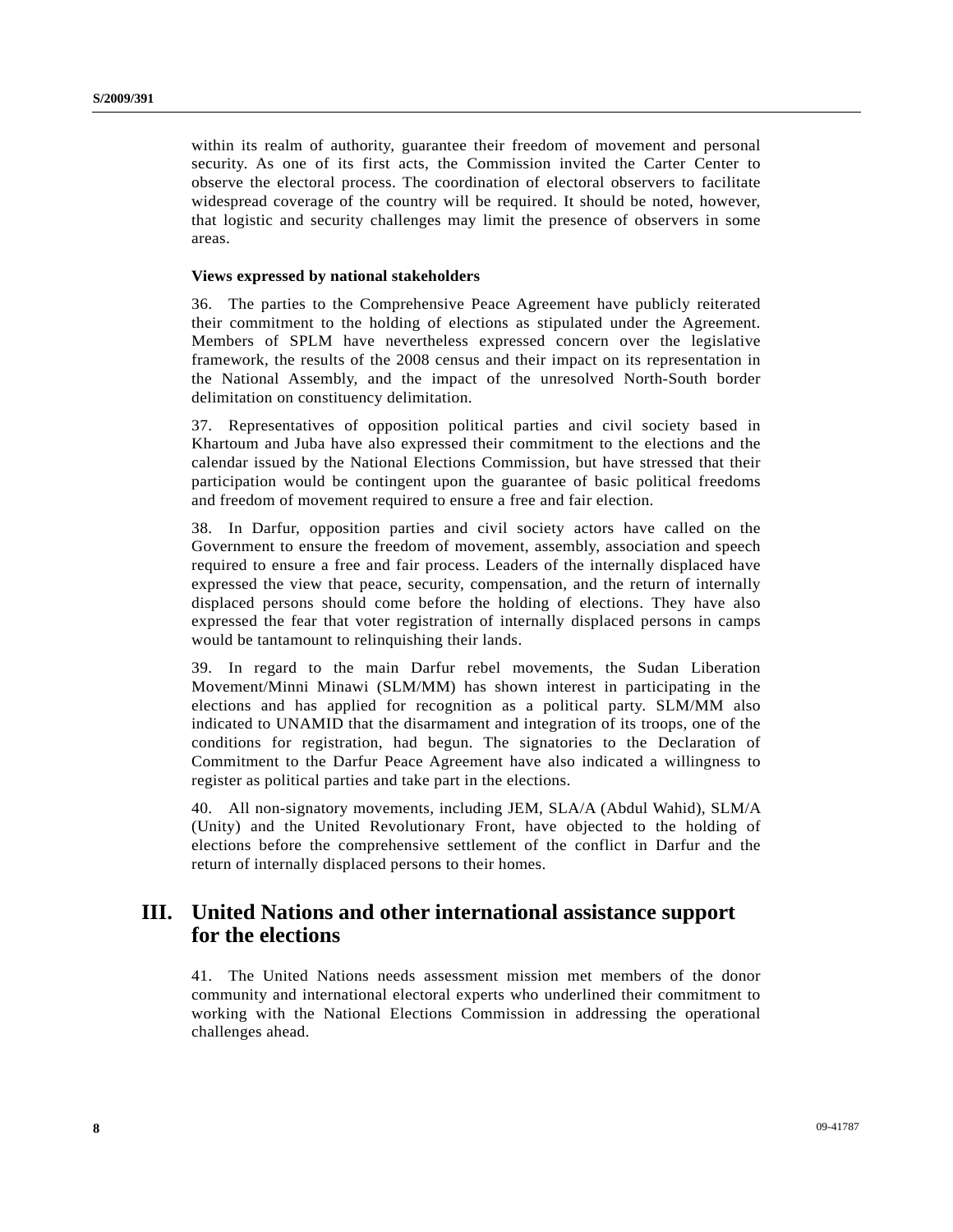### **UNMIS/UNAMID**

42. In accordance with its mandate, and as requested by the National Elections Commission, UNMIS is leading United Nations electoral assistance efforts. These efforts are focused on the provision of advisory and technical support to the Commission. Further to its mandate and as requested by the Commission, UNMIS has also taken a leadership role with the Commission in ensuring the coherence of international donor assistance.

43. UNMIS has an authorized strength of 141 electoral staff under the 2009-2010 budget, of which nearly 100 are already deployed in Khartoum (UNMIS headquarters), Juba (Regional Office), the 10 State capitals of Southern Sudan, and El Fasher (Darfur). Within these capabilities, UNMIS is providing technical advice to the Commission and assistance in operational coordination. UNMIS is also establishing a basic technical advisory capability, currently limited to the 10 States of Southern Sudan within current staffing levels, in order to:

 (a) Assist and advise the National Elections Commission and State High Committees with the development of operational and logistical plans and procedures for constituency delimitation, voter registration, candidate nominations, complaints and appeals processes and polling, counting and results tabulation.

 (b) Assist the State High Committees in developing and disseminating training manuals and voter education materials and in monitoring training and voter education activities.

 (c) Support State High Committees in public outreach and liaison with political parties and other stakeholders at the local level.

 (d) Support the Commission in disseminating the final constituency boundaries and other key election information.

 (e) Support the Political Parties Affairs Council in disseminating election information.

44. To date, UNMIS has prepared detailed databases of logistic, civil society, and media information that will be handed over to the High Committees. However, as the High Committees are newly established and in many cases offices are not yet operational, detailed discussions on public outreach, training and civic education have not yet occurred. UNMIS has submitted a draft concept of operations on voter registration for the consideration of the National Elections Commission and is helping the Commission to finalize its operational plan for voter registration. The Mission is also advising the Commission on procedural issues related to registration and has drafted voter registration forms for its consideration.

45. As requested by the Commission, UNMIS is reviewing its support to the High Committees in the 15 northern States. In order to provide the same assistance in the north as that provided in the south, UNMIS would require an additional 127 personnel (79 United Nations Volunteers and 48 general temporary assistance posts). Seven of these posts will also be used to help the parties to commence planning for the referendum. Communications, transportation and facilities required for these personnel would also be covered by UNMIS. Issues related to UNMIS operating in some cases outside its designated area of operations, as well as any outstanding issues relating to compliance with minimum operating residential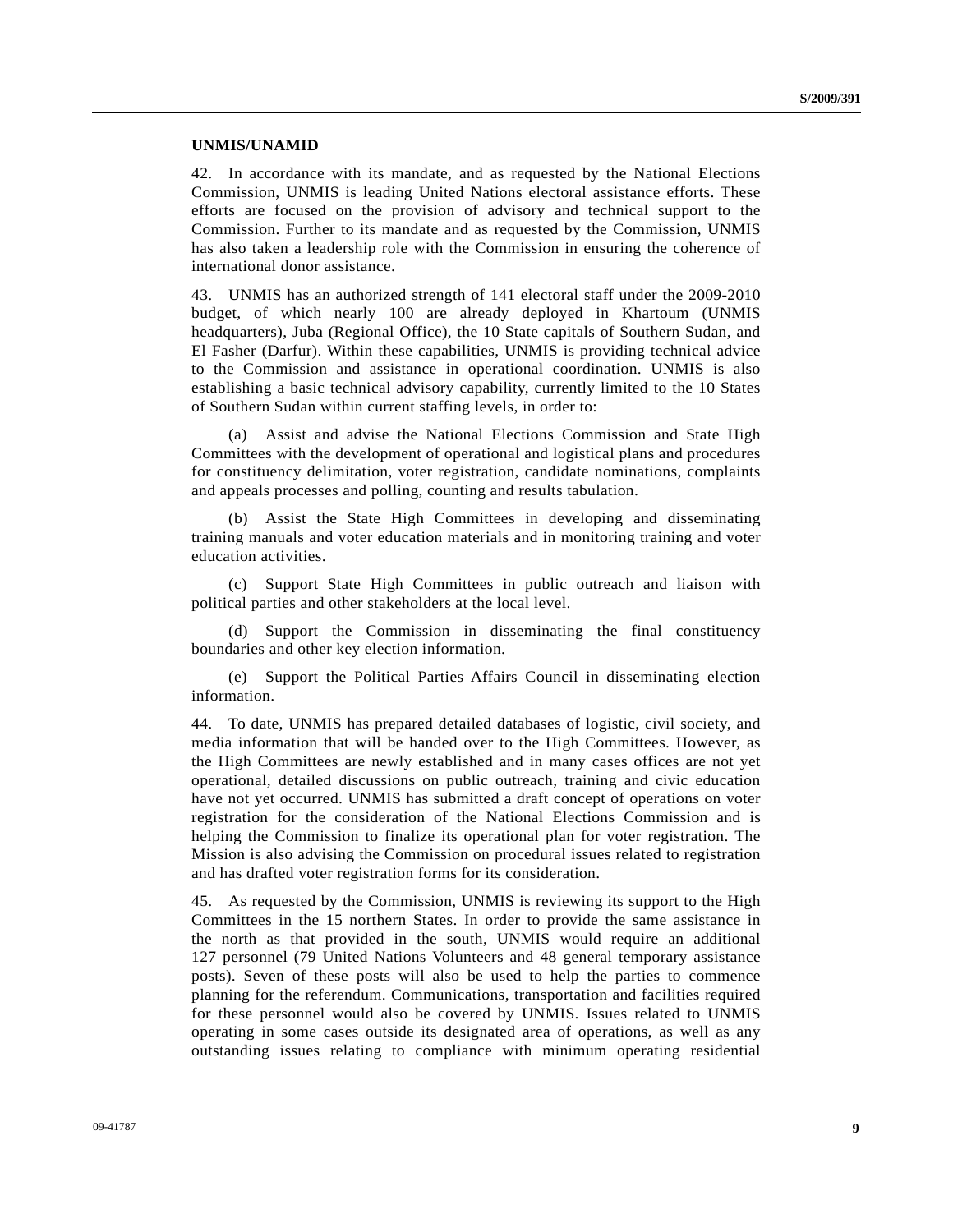security standards, would need to be addressed before the deployment of these personnel.

46. In addition to the above, the National Elections Commission has requested that UNMIS provide logistic support for registration and polling. On the basis of current operational plans, it is estimated that 16 additional aircraft and some 2,457 additional air hours would be required for these tasks.

47. As elections are a national process, UNMIS plays a lead role in supporting the National Elections Commission in organizing and conducting the elections, including through the deployment of UNMIS personnel throughout the country, as requested. In this regard, UNAMID has and will continue to play a supporting role to UNMIS in assisting the electoral process, as necessary in, inter alia, the provision of logistic support, police training, public information and outreach, subject to the availability of existing resources.

#### **United Nations Development Programme**

48. Within the framework of the integrated mission, UNDP complements the role of UNMIS in providing technical assistance to the National Elections Commission, and plays a lead role — with UNMIS support — in areas related to capacitybuilding and institutional development. UNDP support is provided through the UNDP Support to Elections and Democratic Processes Project, and is funded by donor contributions (a "basket" managed by UNDP).

49. Two UNDP project offices have been established to manage activities of the project. Once fully staffed, the Khartoum office will have a total of 16 staff. In Juba there will be a total of 13 staff. The UNDP project provides support to the electoral authorities and other stakeholders (the Political Parties Affairs Council, civil society, the judiciary, domestic observation groups, media) until the end of 2012 in the following areas:

- Media development
- Domestic observation
- Civic and voter education
- Support to the National Elections Commission, the Southern Sudan High Committee and State-level High Committees for the establishment of offices, procurement, training and capacity development
- Political parties development and training (including support to the Political Parties Affairs Council)
- Elections-related police training (with UNMIS and UNAMID)
- Women's participation (with the United Nations Development Fund for Women (UNIFEM)) and support to political parties
- Training of judges and prosecutors with regard to their role in the elections in close coordination with the UNMIS rule of law office
- Running of the project management team, and monitoring and evaluation of the project.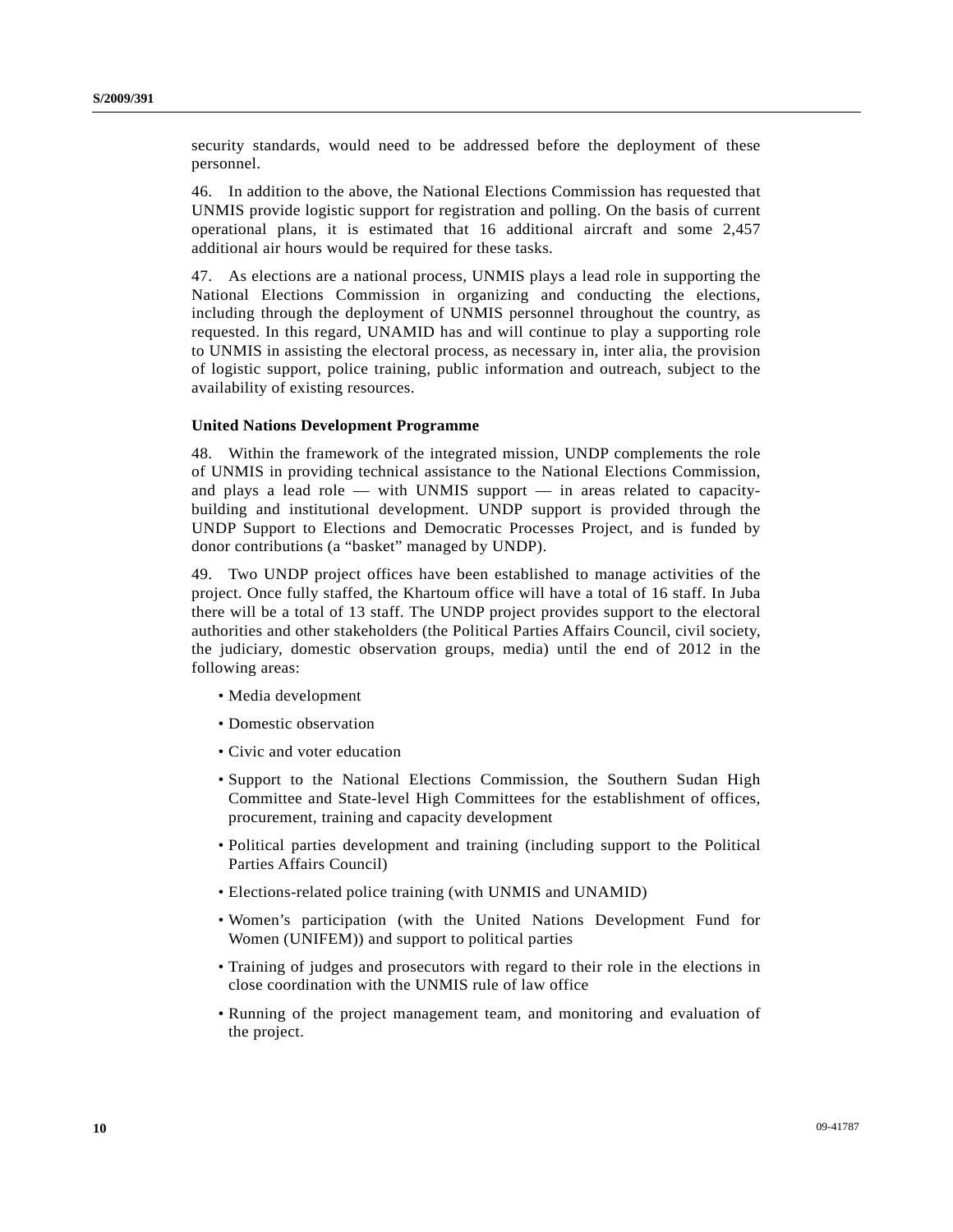50. The National Elections Commission has made a request to UNDP for support in all areas of the electoral process, but, as noted above, has not provided a detailed plan on the implementation of the main electoral operations, namely, registration, exhibition of voter rolls, and civic education/voter education. Hence, the initial UNDP budget for support to the Commission reflects the main areas to be supported, but provides only a rough indication of the actual funds that will be required. Moreover, costs of polling have not yet been included in the budget.

51. Contributions to the UNDP basket thus far received (from the European Commission, Denmark, Italy, the Netherlands, Norway, Spain, Sweden and the United Kingdom) for the initial budget of some US\$ 42.6 million until the end of 2010 amount to approximately \$7 million, leaving a funding gap of \$35.6 million. It is expected that the National Elections Commission will develop a budget reflecting additional requirements once it finalizes the electoral plan. Areas of particular need of support, if requested, would include voter registration, polling and elections security. On the basis of cost projections for additional requirements, UNDP has estimated that the total cost of the second phase of activities under the basket fund project could be as high as \$100 million.

52. In order to speed up procurement processes related to the National Elections Commission, UNDP is evaluating the capacity of the Commission to receive funding so that it may undertake its own procurement. UNDP would deploy a finance and procurement specialist to the Commission to assist it in this process. This would speed up the process while also building the Commission's finance and procurement capacity.

53. In addition to UNMIS, UNAMID and UNDP, the International Organization for Migration, the United Nations Children's Fund, UNIFEM and the United Nations Office for Project Services have or are expected to play a role in supporting the electoral process.

#### **Other international technical assistance**

54. The United States Agency for International Development (USAID) is thus far providing the largest portfolio of assistance to the elections in the Sudan, totalling \$95 million for support to the electoral process. These funds are channelled bilaterally through implementing partners, which include the International Foundation for Electoral Systems for support to the National Elections Commission; the National Democratic Institute for International Affairs for support to civic and voter education as well as domestic observation; and the International Republican Institute, for political party support, including training of political party polling agents. While the International Foundation for Electoral Systems has obtained permission to work in the north and south, the other implementing partners of USAID currently have operations only in Southern Sudan and are working with the Government on the required authorizations to expand their activities to the north, including Darfur.

55. In addition to the above, the Friedrich Ebert Stiftung is providing support to civil society organizations to provide civic and voter education and domestic observation activities in both north and south during the elections. International IDEA is also undertaking political party training in Khartoum for 22 political parties, funded by UNDP.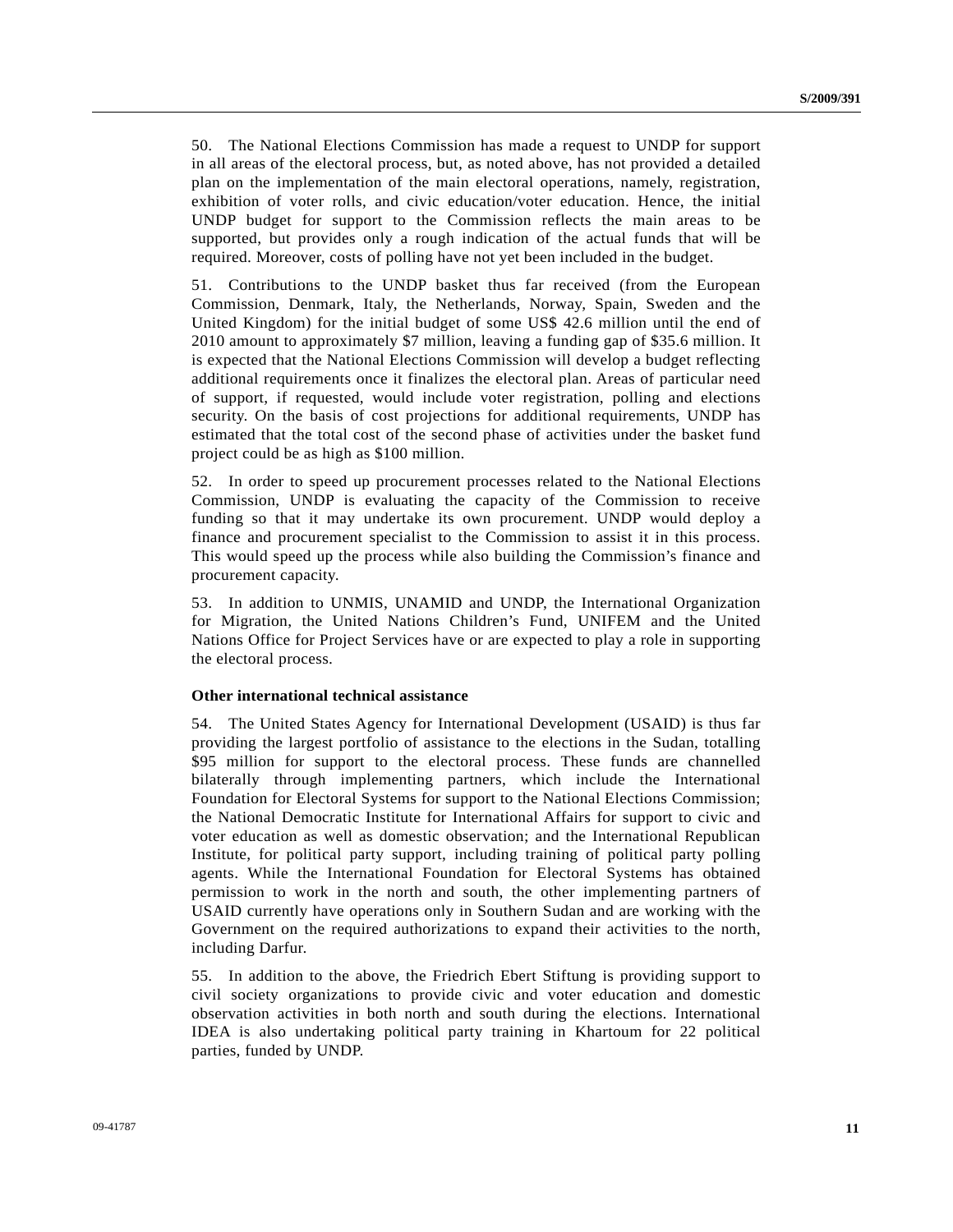56. In regard to election observers, at the request of the National Elections Commission, the European Union is planning to deploy an exploratory mission to determine whether it will establish a full election observation mission. The African Union has also indicated its intention to deploy observers for either polling or a longer duration.

57. The Carter Center has had a small presence on the ground for the past year and plans to send both long-term and short-term observers to monitor the electoral process. Ten to 12 long-term observers are expected to be in the country by the beginning of voter registration and to follow the process until after the polling. The short-term observers, who would be more numerous, would be in the country for a period of approximately two weeks during the polling, but it is unclear at this point whether Carter Center observers will be deployed throughout the country, including Darfur. The Carter Center has also been awarded a contract to support domestic observation in both the north and south with support from the UNDP basket fund.

58. Other multilateral and bilateral donors are reviewing the extent of assistance they may provide to the electoral process, on the basis of the anticipated plan and budget.

### **Coordination of international electoral assistance**

59. As noted in paragraph 13 above, National Elections Commission coordination committees, co-chaired by UNMIS, on political and technical aspects of elections have been established. The United Nations will continue to support the regular convening and work of the two committees. UNMIS continues to chair donor groups in Khartoum and Juba that were set up prior to the establishment of the Commission. UNMIS will review the need to continue convening those groups in the light of the committees set up by the Commission. In addition, UNDP has established a steering committee for the basket fund, which held its first meeting on 1 July.

## **IV. Security**

60. Experts from UNAMID, UNMIS and the Departments of Peacekeeping Operations, Field Support and Safety and Security will prepare a threat assessment and plans for elections security. These plans will focus on area security in hot spots in coordination with host authorities, as well as security for United Nations personnel. In the meantime, UNMIS and UNAMID police are working with the national authorities in northern and Southern Sudan to prepare local police to carry out elections-related security functions.

61. The police forces of the Government of National Unity and the Government of Southern Sudan are responsible for ensuring the security of the electoral process throughout the country. The Government of the Sudan police has approved a police security plan and budget for the elections and the Government of the Sudan police, UNAMID and UNMIS have prepared training curricula for training police in northern Sudan. UNAMID and UNMIS support in this regard would be carried out under existing resources by redirecting the focus of current training programmes on elections-related security training.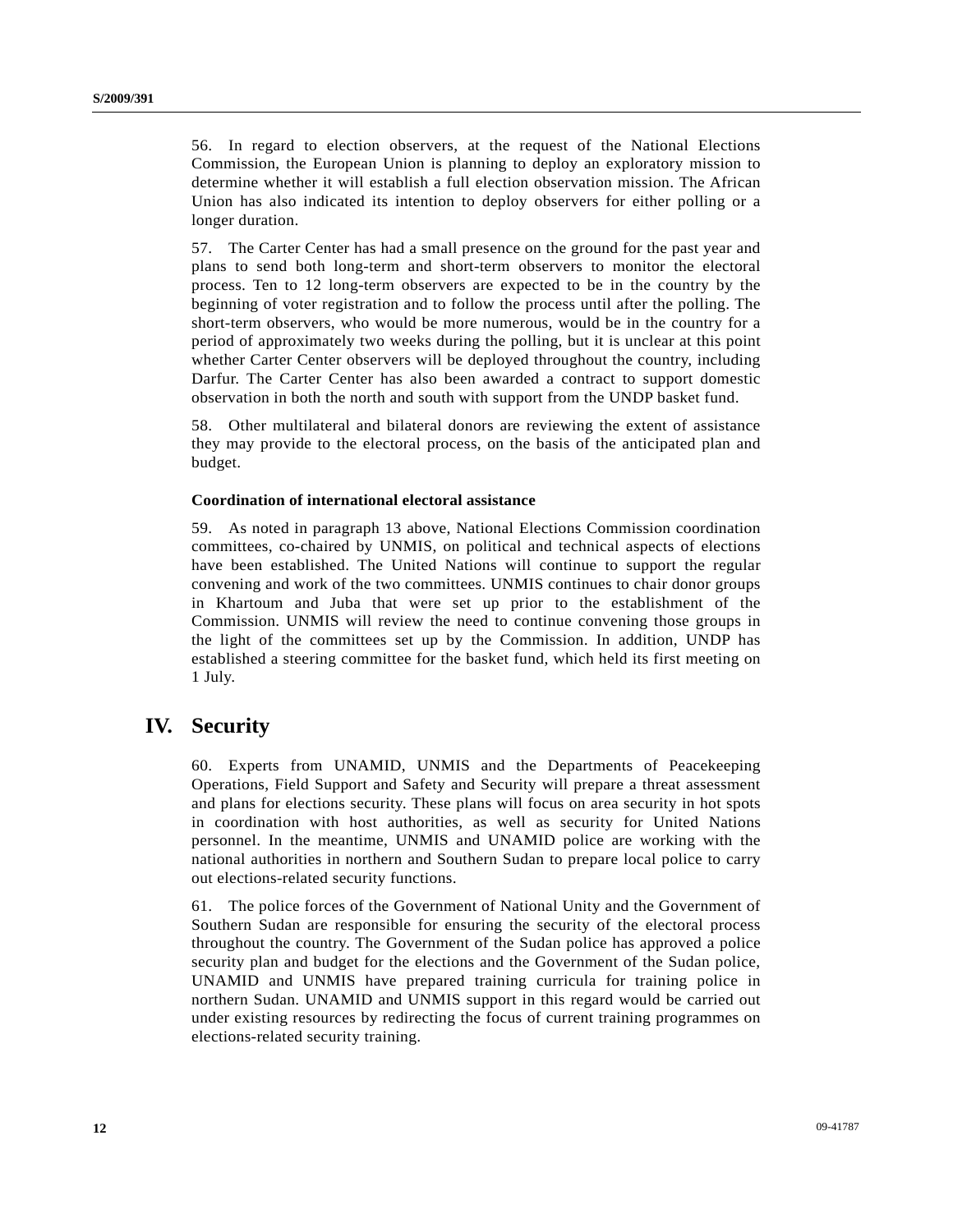62. The situation in Southern Sudan is somewhat different. While UNMIS and the Government of Southern Sudan police have developed a training curriculum, the Government of Southern Sudan has not yet approved the police plan and budget for elections security. In any case, UNMIS estimates that by focusing on a "training of trainers" approach, the Mission could provide a minimum level of training to the Southern Sudan Police Service within the mandated strength of 715 UNMIS police personnel. This could be achieved through, inter alia, filling remaining vacancies with seconded officers with relevant training experience; redeployment of police personnel currently deployed; use of modern information technology for training purposes where expedient; maximizing cooperation and synergies with UNDP and outreach to donors to identify joint projects; and deployment of police advisers from the Standing Police Capacity.

63. All efforts would be made to minimize the impact on ongoing activities by prioritizing training activities for the respective police services. However, given the logistical challenges and the needs for basic training in Southern Sudan, some ongoing training activities would have to be significantly scaled down and/or suspended for a prolonged period. UNMIS estimates that providing the requested elections security training in Southern Sudan without significantly cutting down on other activities would require 100 additional trainers with the necessary expertise, deployed for a minimum period of six months.

64. In this connection, it should be noted that the strength of the Southern Sudan Police Service stands at around 28,000 officers, according to latest registration and the payroll, of which number only 4,700 have been trained in basic policing. On the basis of an estimated 10,000 polling centres in the south, with at least two Southern Sudan police service officers deployed at each centre, 20,000 officers would be deployed on polling day. None of the Southern Sudan police service officers have been trained in electoral security training and the vast majority lack basic police training. To overcome this gap within a very limited period, UNMIS police, with the available additional 100 trainers, will focus on training 500 Southern Sudan police service trainers in electoral security; for this purpose, six United Nations police trainers will be deployed at each of a total of 16 team sites in the south to conduct a two-week training of trainers course. The 500 trainers would then train up to 400 Southern Sudan police service officers at each team site, with oversight and support provided by UNMIS.

### **V. Observations and recommendations**

65. The Government of National Unity and the National Assembly have taken important steps towards the holding of national elections, including the adoption of the National Elections Act, the establishment of the National Elections Commission, the appointment of State and Southern Sudan-level High Committees, the establishment of the Political Parties Affairs Council, and the registration of political parties. The parties to the Comprehensive Peace Agreement, a number of political parties and civil society actors have expressed their commitment to the holding of elections as stipulated under the Comprehensive Peace Agreement.

66. While I congratulate and support the commitment of the parties to the Comprehensive Peace Agreement to the holding of elections, I am concerned that a number of basic steps have yet to be taken. The most important requirement at this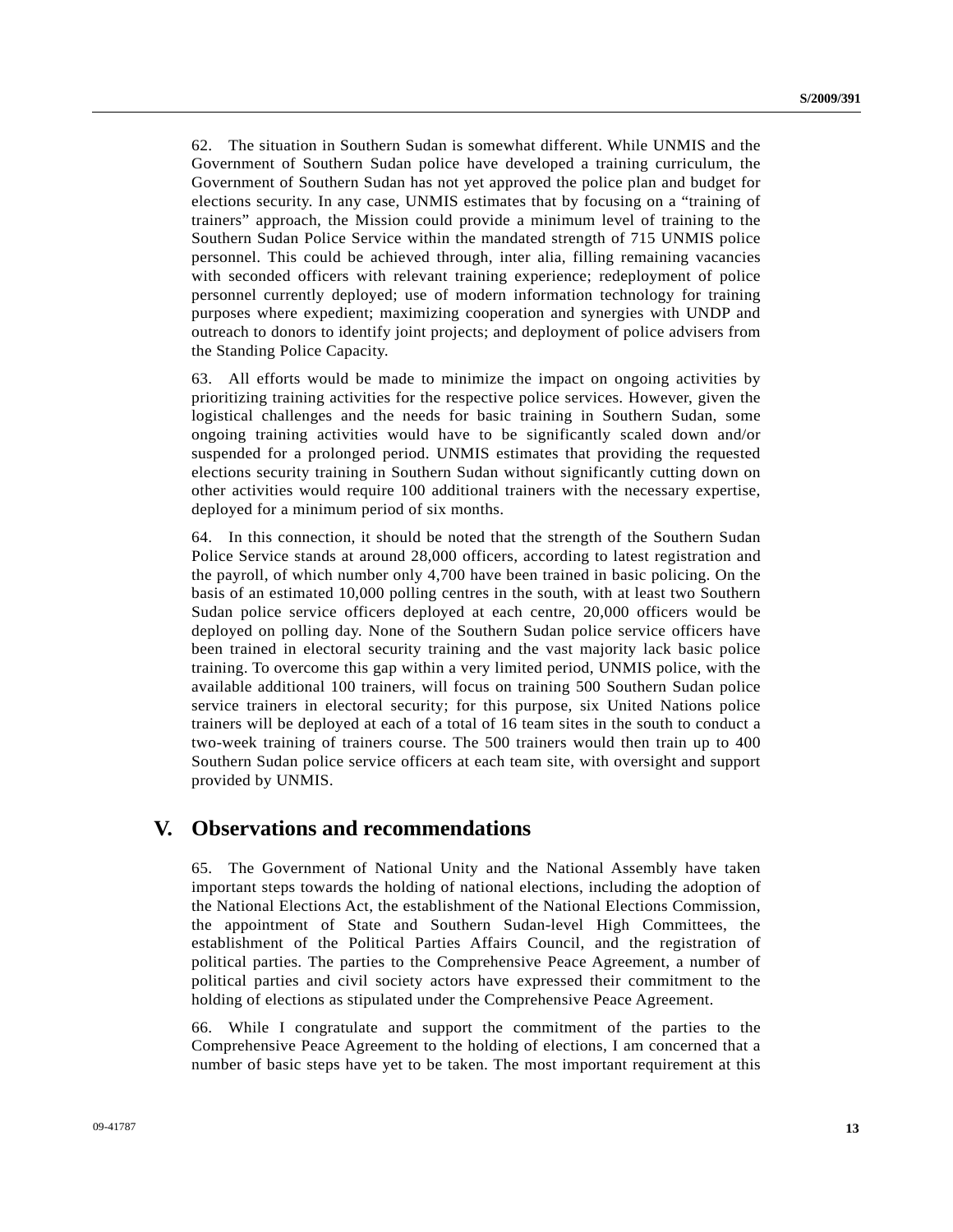juncture is that the Government of National Unity, the National Assembly and the Government of Southern Sudan take the steps necessary to provide a free and fair electoral environment. They must guarantee basic political freedoms, including the freedom of assembly, speech and the press, as provided for under the Comprehensive Peace Agreement and the Interim National Constitution. Concrete steps and outreach in this regard would help to strengthen popular confidence in the process.

67. The Government of National Unity and the Darfur movements must address the concerns of the internally displaced persons in Darfur. Concrete steps need to be taken towards a comprehensive peace agreement. These include a cessation of hostilities, and progress towards compensation, land rights and redressing marginalization issues. This would help to create an appropriate environment for the forthcoming elections. Should large segments of the population in Darfur be prevented from participating in elections by the refusal to agree to a cessation of hostilities, technical constraints related to registration, or voluntary or involuntary boycotts of the process, progress towards political stability would be impeded. Accordingly, I urge the Government of National Unity and the Darfur movements to openly discuss these issues and make concrete progress towards a comprehensive peace. The Darfur movements have an obligation to use the opportunity of national elections to pursue their political demands through the ballot box and lay down their arms.

68. I am concerned that elections preparations remain seriously behind schedule and I urge the parties to take the necessary steps to resolve outstanding issues, including differences with regard to the use of the census results. Otherwise, the electoral process could be stalled with negative consequences for the implementation of the Comprehensive Peace Agreement.

69. Education of voters helps to create a free and fair process by deterring spoilers and mistakes at the polling booths. The National Elections Commission has far to go in fulfilling this requirement. Civic education in general helps to create broad understanding and participation in the peace process. I have therefore directed UNMIS and UNAMID to use their public information resources to the extent possible and in cooperation with local actors to help to build understanding and participation, with a particular focus on outreach at the grass-roots level.

70. It is essential that the National Elections Commission take the steps necessary to ensure an inclusive process by addressing the constraints relating to the registration of internally displaced persons, refugees and those without the necessary papers. The Commission must also engage more effectively with donors and technical experts in order to ensure that the operational aspects of the process are carried out in a timely manner. In this regard, the Commission must finalize immediately the elections operational plan and review its initial US\$ 1.1 billion budget accordingly so that donors can prepare to support the elections. Unless this requirement is met soon, donors will not be in a position to secure the necessary funding and procure the material necessary to support the process.

71. In view of the above, I would foresee a two-phase approach to the provision of further operational support for the elections. The first phase will build on UNMIS support to the National Elections Commission and the 10 Southern Sudan High Committees by extending similar technical support to the 15 northern States, as outlined in paragraph 45 above. The Departments of Peacekeeping Operations and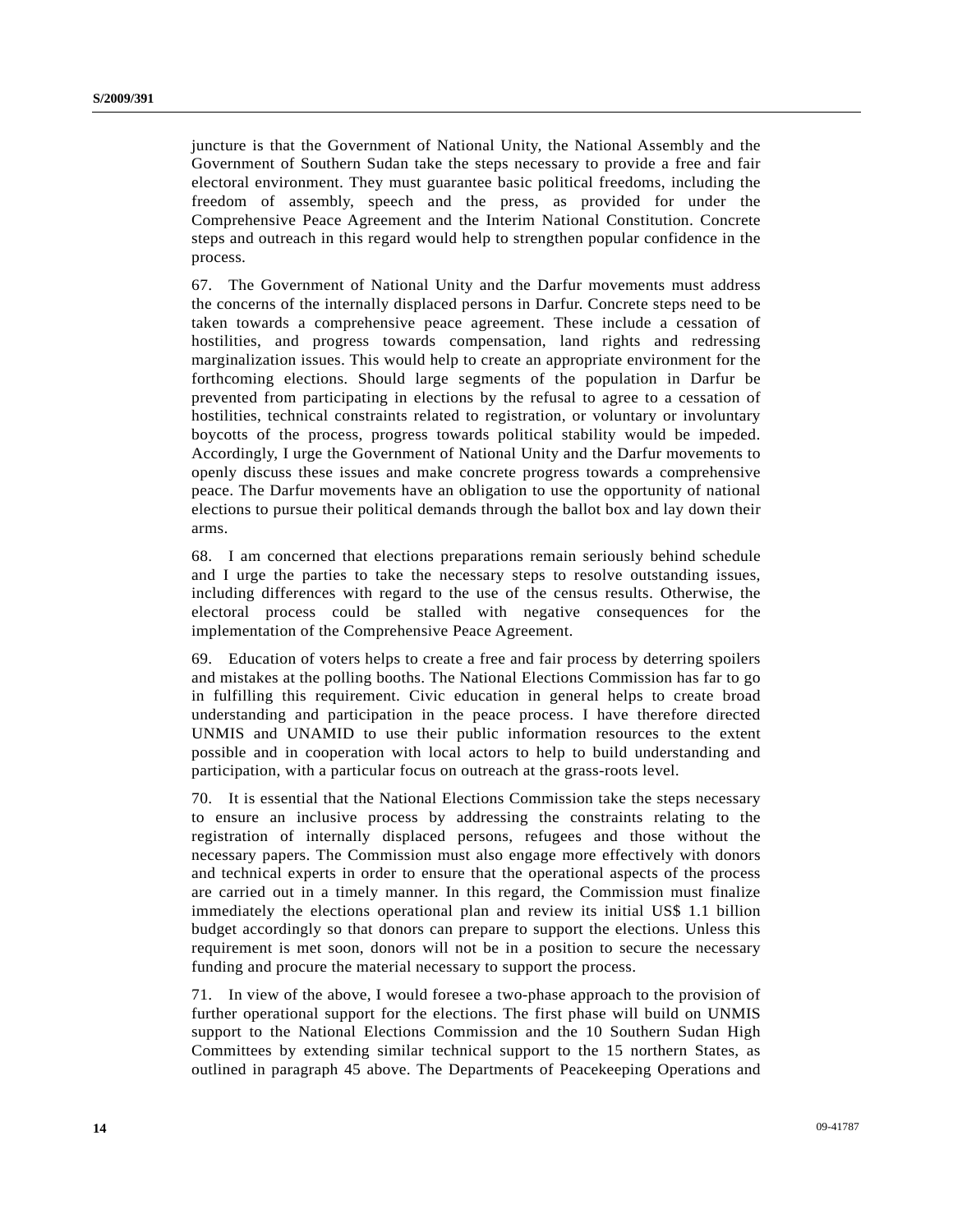Field Support are taking steps towards the immediate deployment of these 127 personnel within UNMIS current resources provided under the Mission's 2009-2010 budget. At the same time, UNAMID and UNMIS police will commence training of local police in elections security within their current capabilities.

72. The second phase of UNMIS support would consist of transportation of material, as timelines and resources allow. I would also recommend under this phase, for the consideration of the Security Council and pending the concurrence of the Government of National Unity, an increase in the authorized police strength of UNMIS from 715 to 815 in order to address sufficiently the elections-related training requirements, primarily in Southern Sudan. The second phase of logistic and police training support would be contingent on the Government of National Unity and the National Elections Commission taking a number of steps, including (a) creating an enabling environment for the exercise of political rights; (b) adopting a viable operational plan and budget for registration and the full electoral process; and (c) addressing registration concerns related to proper documentation to avoid disenfranchisement of certain groups.

73. The financial implications associated with additional support for elections under phase 1 and phase 2 of UNMIS support for elections in the Sudan will be absorbed to the extent possible within the Mission's 2009-2010 budget and will be reflected in the forthcoming financial implications of the present report.

74. Numerous donors and non-governmental organizations are providing electoral assistance to the Sudanese authorities. This is particularly true in the south. UNMIS has taken a leadership role in assisting the National Elections Commission to ensure the coherence of international support and avoid overlap, further to its general coordination mandate under Security Council resolution 1590 (2005) and at the specific request of the Commission. However, under resolution 1870 (2009), the Security Council mandated UNMIS to play a complementary role to that of the international community. This has created some confusion as to the role of UNMIS for some donors. My Special Representative will continue to monitor the situation closely. Should the situation require, I may in the future request the Security Council to further clarify the Mission's lead in supporting the National Elections Commission to facilitate the coherence of international community support to the electoral process.

75. As the elections process proceeds, the parties have started discussions on key issues related to the referendum to be held in 2011 in Southern Sudan and Abyei. I remind them that the referendum is not a date, but a process. No matter the outcome, north and south Sudan must begin without delay to discuss the measures necessary to ensure peaceful coexistence. To this end, I intend to deploy to UNMIS a number of referendum experts who can work with the parties, as requested, in addressing the numerous challenges related to the referendum process.

76. The elections to be held in April 2010 in the Sudan can provide an important opportunity to strengthen national reconciliation and democratic transformation. As experience has shown elsewhere, elections can also be divisive. In this regard, I am deeply concerned about the ongoing tensions and violence, particularly in Darfur, areas of Southern Sudan and the Three Areas. If left unaddressed, elections could further raise tensions in these areas. I thus call on the Government of National Unity, the Government of Southern Sudan and local actors to ensure that sufficient